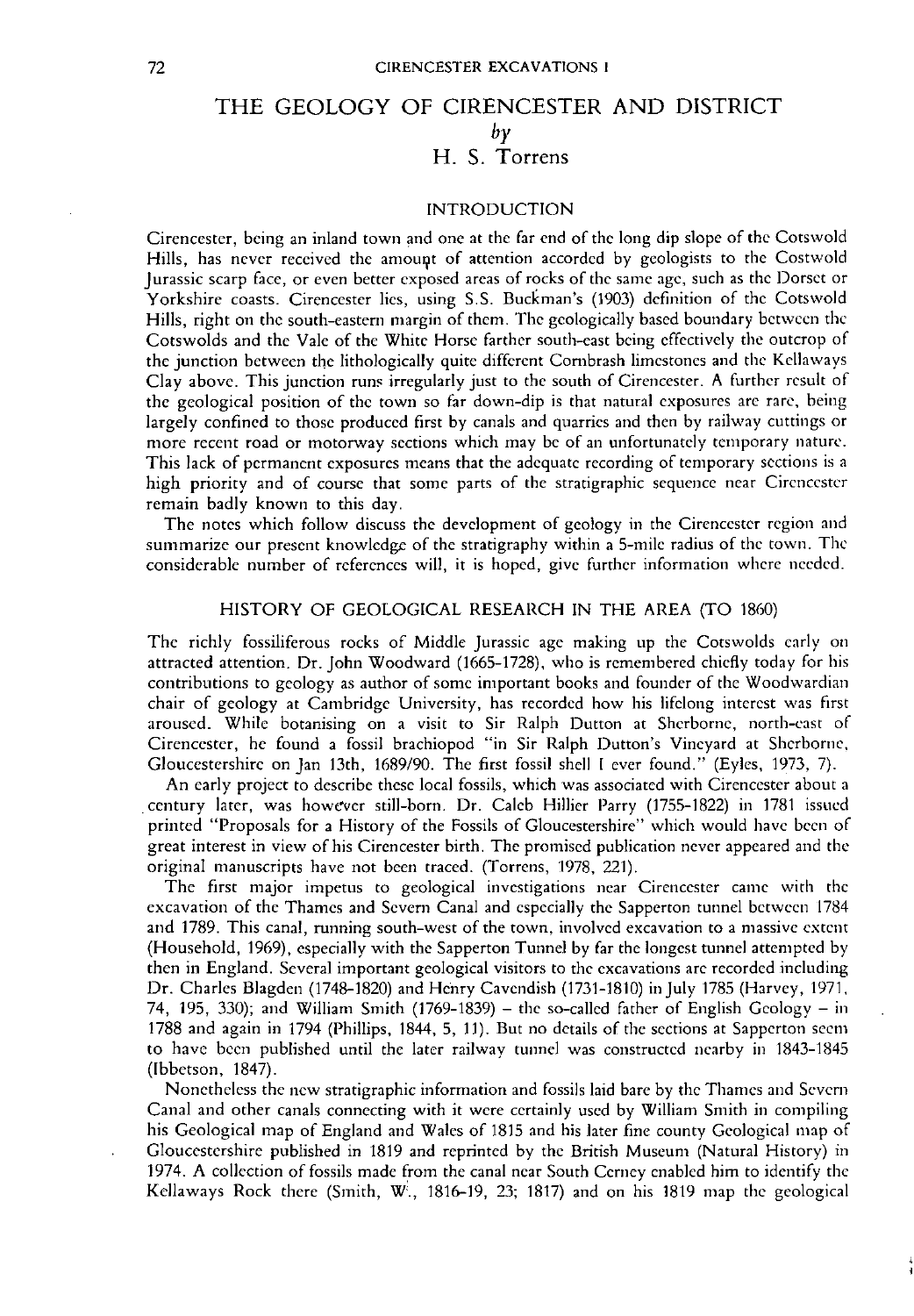formations of the area as then known are shown with remarkable accuracy. He mapped the Inferior and Great Oolite limestones as one in this area; Smith, as others up to the present day, finding it difficult to distinguish the intervening Fullers Earth beds near Cirencester. Above this he mapped Forest Marble limestones and recorded their fossils from Foss Cross, Poulton and Siddington (intervening beds not being recognised here until 1847 - Woodward, 1848). Above he showed Cornbrash and Kellaways Rock separated but mapped as one and capped by Oxford (or for him Clunch) clay.

The next stimulus to the study of geology in the Cotswolds came with the opening of the Literary and Philosophical Institution in Cheltenham in 1833. This brought together those interested in geology in the area and with their encouragement Roderick Murchison published in 1834 his "Outline of the Geology of the Neighbourhood of Cheltenham". Thus aroused, the study of Cotswold geology began to enjoy considerable popularity and a second edition of Murchison's book appeared in 1844 augmented and revised by James Buckman (1814-1884), at this time Honorary Secretary of the Cheltenham Literary and Philosophical Institution, and Hugh Strickland (1811-1853) of Evesham, and later Reader in Geology at Oxford University.

A similar stimulus for the Cirencester area soon followed with the foundation of the Royal Agricultural College there in 1844. Students were accepted from September 1845 and were taught geology by one of the founding professors called Samuel Pickworth Woodward (1821- 1865) who was professor of Natural History at the College from 1845-1847 (Woodward, 1884). Woodward had been previously employed as a sub-curator at the Geological Society of London 1839-1845. The same period saw the foundation of the Cotteswold Naturalists Field Club, no doubt encouraged by the newly arrived railway system, which held its first meeting at Birdlip in July 1846. Woodward was one of the founder members, and of the first 25 members nine were from Cirencester, and the publications of the Club 'soon reflected this Cirencester interest. Volume 1 has a paper by S.P. Woodward "On the Geology of the District Explored by the Cotteswold Club and more particularly the clay subsoil of the College farm" read in 1847 (Lucy, 1888). It was unfortunate that Woodward's tenure of the chair at the College had to cease unexpectedly in 1847 because of financial problems at the College (Woodward, 1884, 289).

The new professor of both Geology and Botany at the College was Cheltenham-born James Buckman who was appointed in 1848. Buckman was a remarkable man with a wide range of interests and the energy to support them. He made fundamental contributions to the geology, palaeontology, botany and archaeology of the Cotswolds. He was also the Honorary Secretary to the Cotteswold Field Club from 1852-1860 and became a regular contributor to its Proceedings. The first volume contains three papers by him, one of archaeological interest, on the. Tesserae of a Roman Pavement found at Circncester in 1849, a subject he expanded in his book published in 1850 with C.H. Newmarch, "Illustrations of the Remains of Roman Art" and two others on the geology of Cirencester and fossil insects.

With the encouragement of the Cotteswold Field Club and the national societies for Geology and Palaeontology based in London, the study of Cotswold geology thereafter greatly prospered and by the time of the publication of James Buckman's paper of 1858 "On the Oolitic Rocks of Gloucestershire and North Wilts.", the major features of the stratigraphy of the Cirencester area had been set down in print and the ground work had been covered. James Buckman resigned from his chair in 1862 having played a vital part in the establishement of Cotswold Geology, and retired to Dorset. The fine collections of Cotswold specimens he had made were left behind at the Royal Agricultural College in Cirencester, where they remained until the first World War. Then "the college was closed ... but <sup>a</sup> girls' school in Kent that found it necessary to remove to less nerve-racking quarters occupied it. The Headmistress ... had no use for this rubbish and turned everything out of the cases helter skelter on the floor of the chemical laboratory and store rooms. By pure accident I (H.H. Swinnerton) heard of this and got permission to secure all the fossils I could.... <sup>I</sup> went systematically through all the heaps picking out everything that I thought would have value, especially when I was informed that what was left would be used for garden parhsll Labels of course were lost ... Petrological stuff went to Bristol (University) and Cambridge (University)." (Prof. H.H. Swinncrton of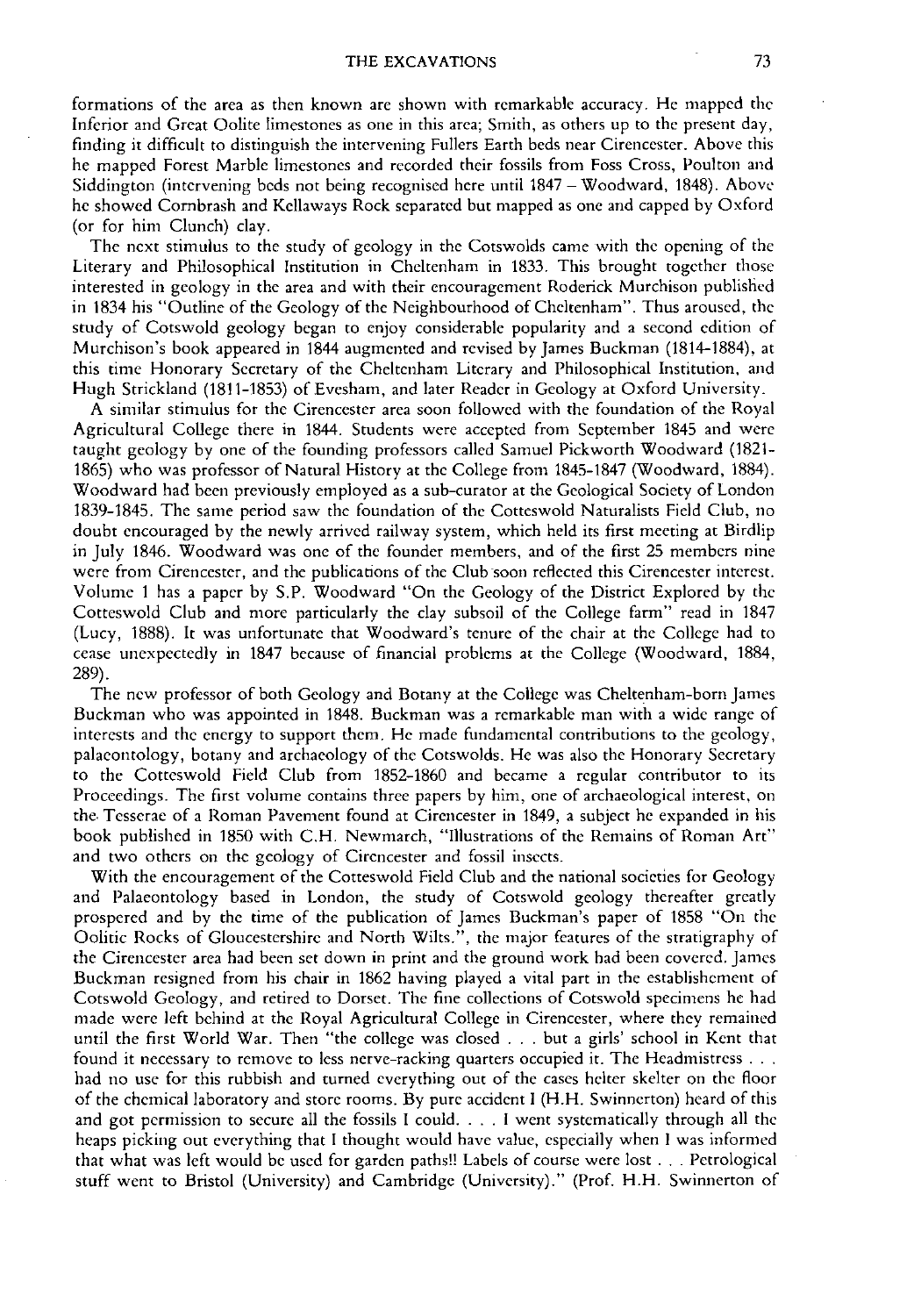University College, Nottingham *in lit* to 5.5. Buckman, April 7th, 1924 - Buckman family archives. See Richardson 1925,93). This vandalism of the local museum has resulted in the loss of a significant amount of valuable information about the geology of the area and its development.

# STRATIGRAPHY OF THE JURASSIC ROCKS WITHIN A 5-MILE RADIUS OF CIRENCESTER

## *1. Inferior Oolite*

Of those geological formations found within a five-mile radius the lowest belong to the rocks of the Inferior Oolite Group named by William Smith; because of their inferior position to rocks above called the Great Oolite. The Inferior Oolite outcrops in the floors of the River Churn and Bagendon valleys. Exposures are as a result not often available and our knowledge of the detailed stratigraphy near Circncester is not good.

The main subdivisions of this group were established by the pioneer work of Circncesterborn S.S. Buckman (1860-1929), the son of James, in papers published in 1895, 1897 and 1901. He showed these rocks could be separated into three major divisions, Upper, Middle and Lower, the base of the Upper division being taken at the base of the lithological unit called the Upper Trigonia Grit and the base ofthe Middle division at the base of the Lower Trigonia Grit, both of which are deposits laid down unconformably on earlier rocks which had suffered erosion to a greater or lesser degree (see Parsons, 1976). The great majority, if not all, of the Inferior Oolite exposed in our area belongs only to the Upper Inferior Oolite, comprising Upper Trigonia Grit overlain by Clypeus Grit.

At Bull Banks WNW of Duntisbourne Abbots, Richardson recorded (1933,18-21) 0.6-0.9 rn. (2-4 ft.) and 6 m. (20 ft.) of these respectively, and farther east, at Chcdworth Wood (1933, 27-28) 1.5 m. (5 ft.) and 6 m. (20 ft.). These thicknesses are considerably increased in the Stowell Park borehole (SP 084118 – Green and Melville, 1956, 13-14) to 2.2 m. (7 $\frac{1}{2}$  ft.) and 12 m. (38 fr.) respectively. The term Grits applied to these rocks, as with many Cotswold rock terms, betrays their origin in a period when Grit was used for any coarse-grained rock and not only for sandstones. Grit was a term formerly used for what today we would call coarse grain (Arkell and Tomkcieff, 1953, 53). The Clypcus Grit is often but not always a coarse fawn oolitic limestone often with marl partings crowded with the echinoid *Clypeus ploti* (Salter) and common nests of the brachiopod *Stiphrothyris tumida* (Davidson). The Upper Trigonia Grit is a similarly coarse limestone but less oolitic and packed with broken fossils of a large size, often the Trigoniid bivalves, after which the rock is named.

The underlying beds vary greatly in different parts of the Cotswolds depending on the extent of erosion before the deposition of the Upper Trigonia Grit. S.S. Buckman (1897) showed that complications were introduced because these beds had been gently folded before erosion took place, and he produced maps showing the distribution of the rocks immediately undcrlying the Upper Trigonia Grit (1901, *pl.* 16) which were modified slightly by Richardson (1904, 143).

At Bull Banks the Upper Trigonia Grit overlay the Upper Freestone as noted by Buckman (see Richardson 1904, 95) but farther east the underlying rocks had been folded by both an anticlinal axis and just east of Cirenccstcr a corresponding synclinal axis. The Norgroyc Freestone higher in the sequence was the underlying rock at Chcdworth Wood, and when the Stowell Park borehole (1949-51) was drilled Buckman's prediction that this area would show Buckmani Grit beneath the Upper Trigonia Grit was subsequently proven. Other boreholes in the Circncestcr area will presumably demonstrate the existence of beds ranging from the Upper Freestone to the Notgrove Freestone as predicted by Buckman. But there is always a very considerable time gap between Middle and Upper Inferior Oolite in the Cotswolds because of erosion.

The beds at the junction of the Inferior Oolite with the overlying Fullers Earth are very badly known throughout the Cotswolds. Near Stroud a unit called the White Oolite forms the topmost part of the Inferior Oolite above the Clypeus Grit, and has yielded critical ammonites of the Zigzag Zone showing it to be Bathonian in age (Richardson, 1904133; Torrens, 1980, 33).

.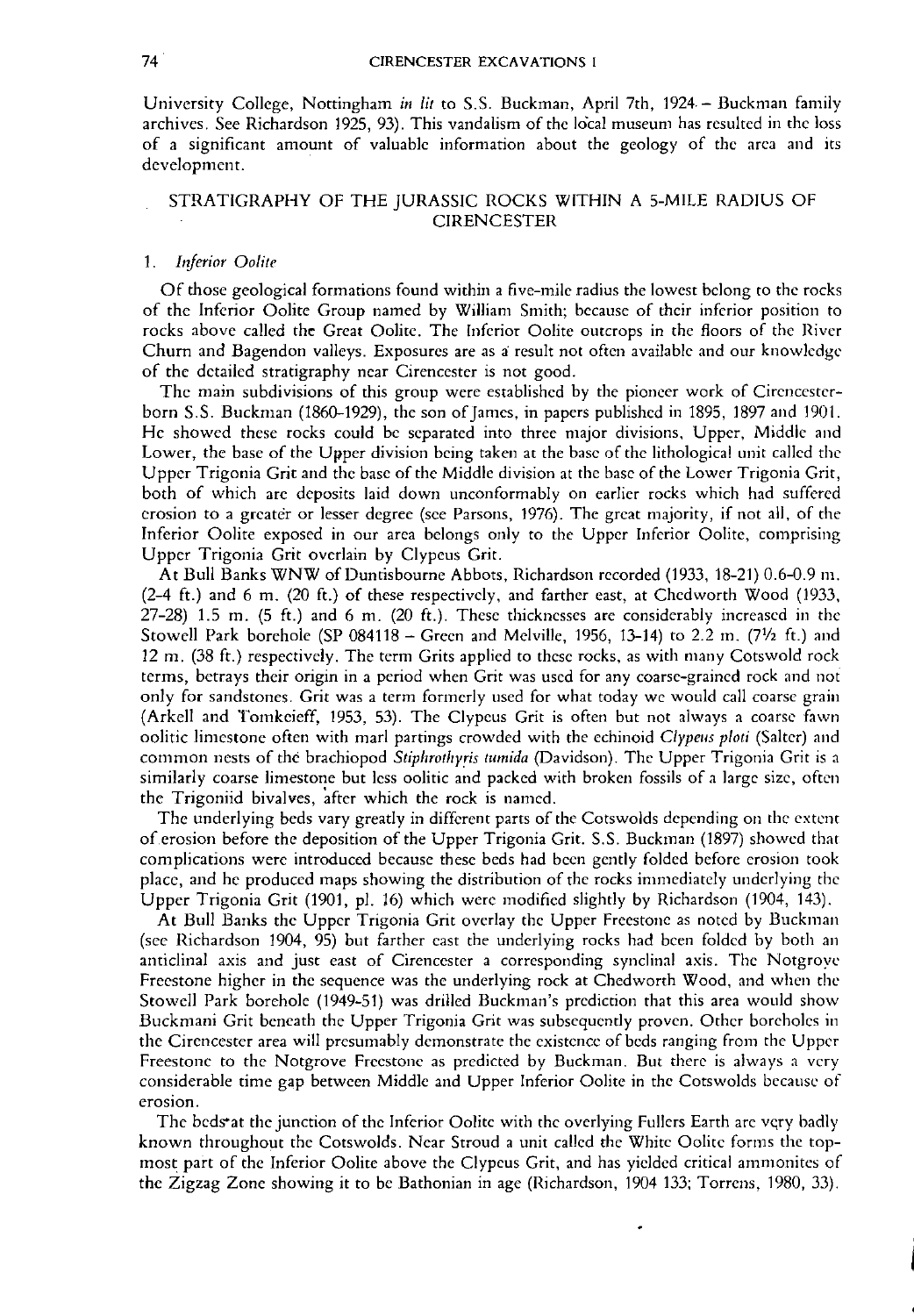It was not, however, recognised in sections deseribed farther east at Chalford (SP 900024) west of Circncester (Channen, 1951) or at Chedworth Wood north-north-east of Cirencester (Richardson, 1933, 27) which exposed the critical junction.

### *2. Fullers Earth*

The Fullers Earth near Cirencester is a buff or slaty blue clay about  $6.3$  m. (21 ft.) thick. It is readily mapped by the clayey soil to which it gives rise and the spring line at its top, but natural exposures are not common and our knowledge of it is limited. At Chalford the normal common occurrence of the small sickle-shaped oyster *Praexogyra acuminata* (J. Sowerby) at or near the top of the Fullers Earth was demonstrated by Channon (1951). The same was found in the Stowell boring where the thickness of the Fullers Earth has increased to over 12 m. (40 ft.). The constant occurrence of this fossil above the Fullers Earth proper suggests that these Acuminata Beds should be separated as a distinct unit, but not one always everywhere of the same age.

Above the Fullers Earth we remain in a part of the geological sequence which is very badly known, because of the large and rapid facies changes over both short distances and small thicknesses, making comparisons between neighbouring sections difficult. Luckily, good sections were described when the railway sections between Cirencester and Chcdworth were first made available (Richardson, 1911, 1933; Arkell and Donovan 1952, 246-7). These provide a standard for the development of the higher Great Oolite Group of rocks near Circnccster.

Above the Fullers Earth (with Acuminata Beds at the top about 15 m. (50 ft.) thick) occurred 6 m , (20 ft.) of "Flaggy and shaly coarse shelly limestones" which were assigned by Richardson to the Taynton Stone and the Stonesfield Slates of the area farther north. They have yielded no diagnostic fossils, so their affinities are not clear. Equivalent beds west of Cirencester were recorded by Channon (1951) at Chalford station at the very top of the section he recorded. It is these beds which have been largely quarried for roofing slates in the Cotswolds. Above these beds in the cuttings were a sequence of marls and indurated marls 4 m. (13 ft.) thick. These seem likely to represent the south-westerly attenuation of the Hampen Marly Beds, a series of clays and marls above the Taynton Stone first described at Harnpcn in Gloucestcrshirc. Farther south at Latton near Cricklade south-east of Cirencester, the Hampen Marly beds are recorded as absent in a borehole (Arkell, 1933).

## *3. White Limestone*

Overlying these beds are a series of thick distinctive cream to white micritic limestones named the White Limestone Formation, and comprising one of the most characteristic rock types of the south-east Cotswolds, (Palmer, 1979). The Chedworth to Cirencester railway cuttings again provide a standard sequence for these rocks in this area. Here, the White Limestone can be divided as follows:- (Bed numbers follow those of Richardson, 1911, 1933, but include some *not* assigned-by him in the same way).

- 5-8 Bladon Member
- 9-17 Ardley Member
- 18-32 Shipton Member

Bed characterised by the gastropod *Aphanoptyxis excavata.* (Barker MSS.) Total 28.5 m. (94 ft.)

The White Limestone of the Cirencester area has yielded an abundance of fossils; of the crucial ammonites, specimens of *Morrisiceras* indicating the Morrisi Zone of the middle Bathonian have been collected from both the railway cuttings (bed 19) and in *situ* from the equivalent bed (2) at Foss Cross Quarry (Torrens (ed.), 1969; Barker, 1976, fig. 1:7). A single ammonite indicating the basal zone of the Upper Bathonian has been collected, also *in situ,* at a higher level at Dagham Downs Quarry (Torrens, 1980, 34-5). The abundant nerineid gastropods which have proved so useful in detailed correlation between sections have been studied recently by Barker (1976). The brachiopods which are very abundant at many levels and which demonstrate all growth stages from juvenile to adult are in serious need of modern research, and are consequently in an unhappy taxonomic state. Corals are locally abundant and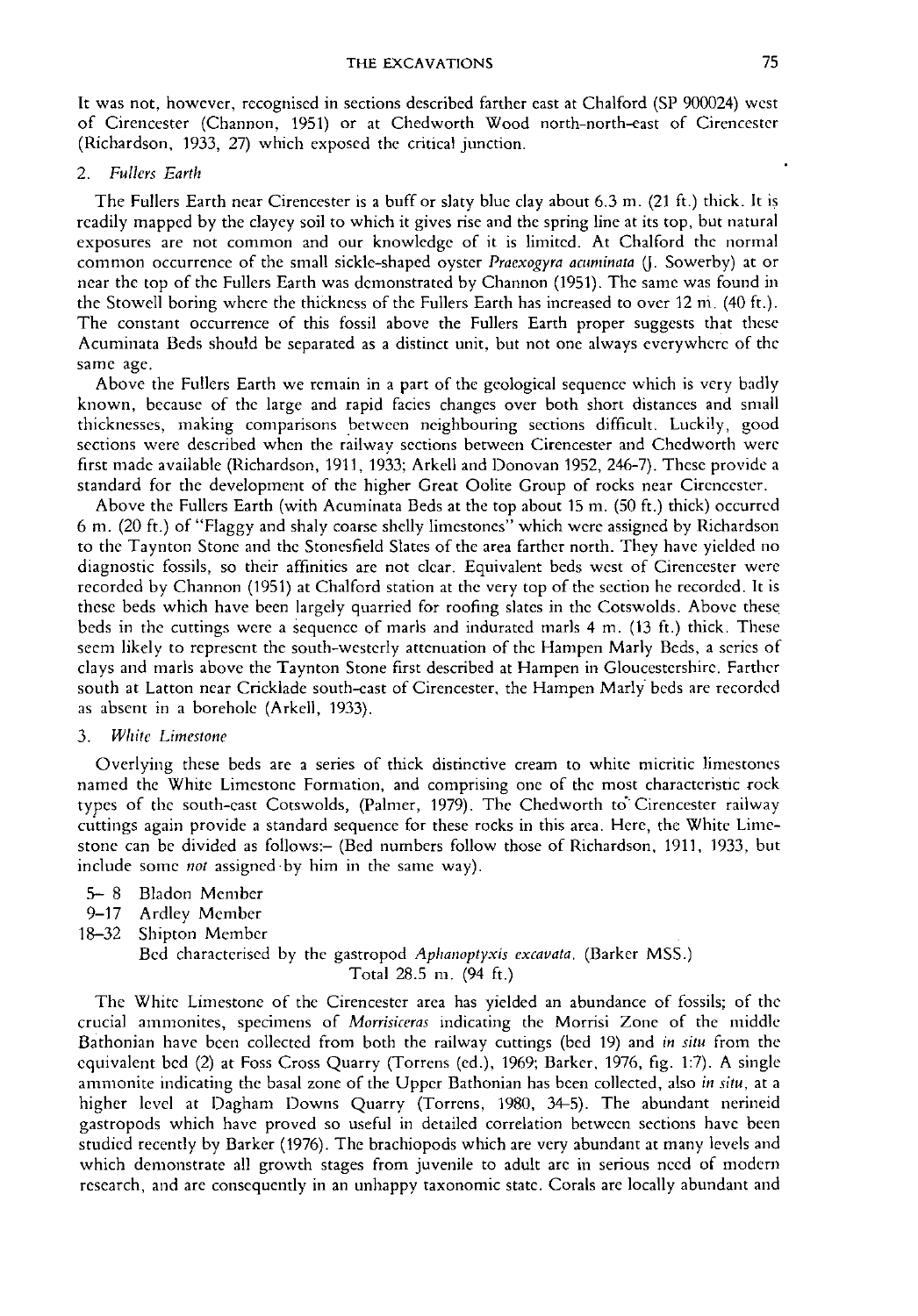those of the celebrated but no longer adequately exposed Fairford Coral bed at the top of the White Limestone at Fairford east of Cirencester have been recently re-described by Negus and Beauvais (1975). One of the most characteristic rock types found within the White Limestone at Cirencester at at least 5 horizons is called "Dagham Stone" (Richardson, 1933, 48) after its occurrence at Dagham Downs. Previously the origin of the irregular ramifying perforations which run characteristically through this stone have been much debated, but Fursich and Palmer (1975) have recently demonstrated their true origin. By making plastic casts of the perforations and then dissolving away the surrounding sediment their fine shape and structure has been demonstrated as the result of burrow systems almost certainly of crustacean origin. These beds have also yielded some unique fossil material, notably the red alga *Solcnopora jurassica* Brown which was originally described from Chedworth and where fine material can still be collected of a quality unrivalled in England. A paper defining this taxon on the basis of Chedworth material and discussing its palaeoecology and conditions of deposition is in press (Harland & Torrens, 1981).

Even more remarkable were the fossil reptilian eggs from this horizon collected by a student at the Agricultural College in Cirencestcr called Dalton and described by James Buckman in 1860. This material, which came from Hare-Bushes Quarry about a mile north-east of Circncester, is now preserved in the British Museum (Natural History), London.

Because of the many sections available, the White Limestone has also been the subject of some interesting work to determine its mode of origin and conditions of deposition. **In** general, these rocks are thought to have been deposited under normally quiet, shallow and warm seas. Such conditions allowed a considerable variety of animal life to flourish and to be often preserved more or less in the place it originally lived. Both Silva (1976) and Fursich and Palmer (1975) have described the conditions of deposition and both are in general agreement about the White Limestone being the product of sediments deposited on a very shallow current-swept carbonate platform which was subjected to short periods of erosion with consequent nondeposition. Eliott (1975), again basing his work on Dagham Downs Quarry, has used an interesting fauna of new species of fossil algae which grow under particular conditions to demonstrate that they occur here as a transported fauna in broken and rounded pieces of carbonate sediments. This demonstrates that certain beds were subjected to considerable current action during their deposition but again in a warm marine and shallow environment, and a conclusion reached by Harland and Torrens (1981) working at Chedworth.

#### *4. Forest Marble*

Above the White Limestone at Circnccster are "the Kemble Beds". These were first named by Woodward (1894, 248, 250, 272) and characterised as a series of false-bedded oolites named after the exposures seen at Kemble railway station, where about 9 m. (30 ft.) were visible. The important distinction in lithology and the presence or absence of false bedding was the basis for their separation from the beds below. Separation from the beds above has been, however, a perennial source of difficulty and confusion. Richardson (1933, 49) classified these beds as follows: (in descending order)

| Forest Marble | Wychwood Beds 1 |
|---------------|-----------------|
|               | Bradford Clay   |
| Great Oolite  | Kemble Beds     |

but he also acknowledged (1933, 72) that in the general Cirencester area it was "very difficult to determine to which formation rocks belong - whether to the Forest Marble or to the Kemble beds presenting a Forest Marble facies. Locally the lithic structure of the two formations is very similar". Richardson and other workers of his generation also believed in the reality of the Bradford Clay as a distinct geological horizon characterised by a distinct fauna by which it could be recognised. The Bradford Clay was first recognised in the Bath area by William Smith. Recent work by Green and Donovan (1969, 24, 26) has shown that the Bradford Clay fauna is found at more than one horizon even in its type area. Thus its occurrence elsewhere may be correlated with any of these horizons. Palmer and Fursich (1974) have clearly demonstrated that much of the type Bradford Clay fauna is a facies fauna not unique but liable, and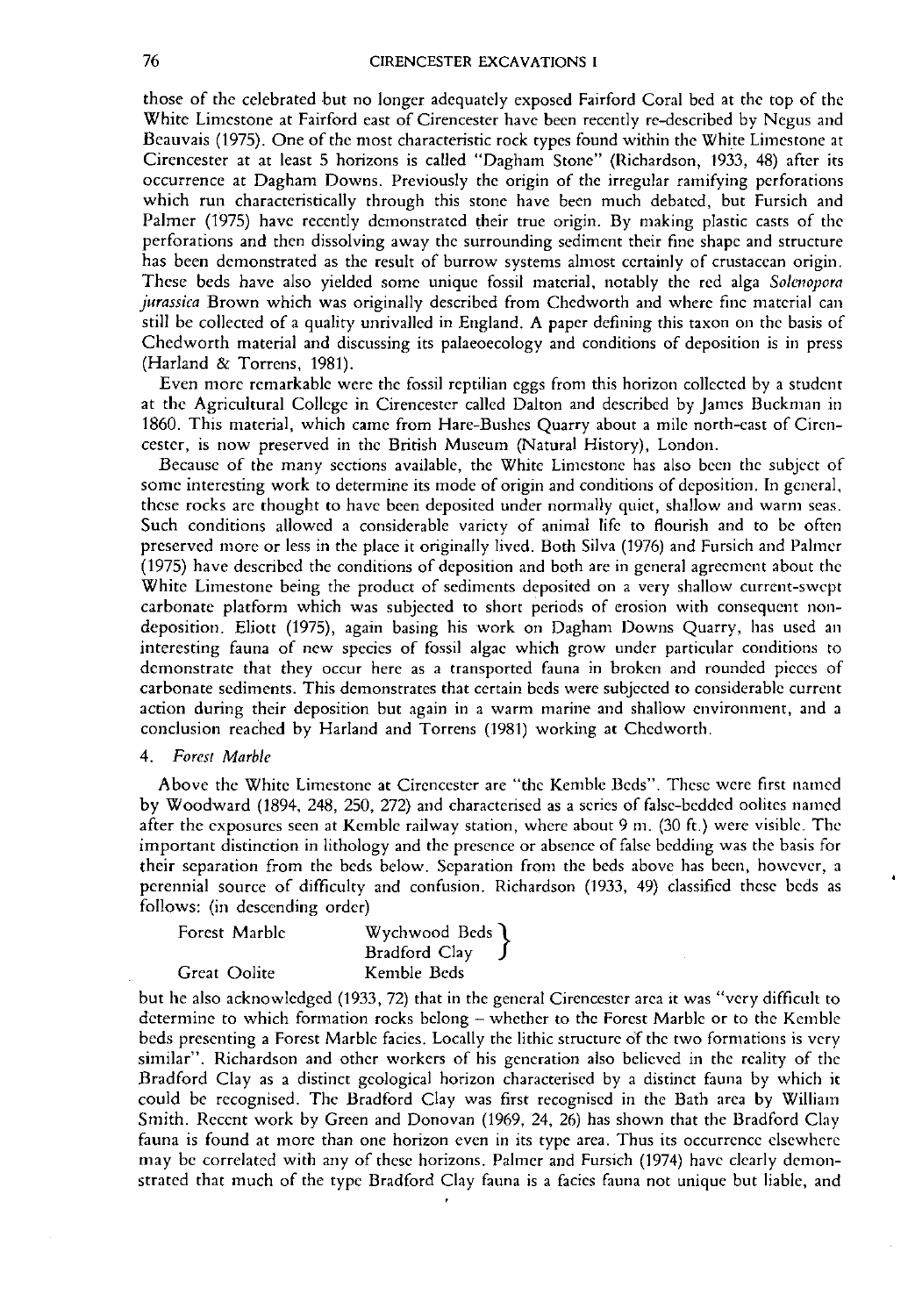#### THE EXCAVATIONS 77

now proven, to occur whenever the right conditions for its development were found.

The supposed occurrence of the "Bradford Clay" at Circncester (Richardson, 1933, 50, 76) is thus not a reliable method of separating the Great Oolite and Forest Marble in this area. The Kemble Beds and the overlying Forest Marble can thus be said to be very difficult to distinguish and it must be asked if they are now worthy of separation. Eliott (1973) has undertaken a recent palaeoecological analysis of a "Bradford Clay" type fauna found at Sunhill east of Circnccstcr. He concludes that the faunas here were displaced from their original sites and that the bed represents a subtidal accumulation produced by rough coastal seas.

#### *5. Combrasll*

The Cornbrash of the Cirencester areas has been famous ever since William Smith recorded fossils from Down Ampney and Latton in his pioneer publications of 1817, 1816-19. Douglas and Arkell (1928) published a major and still unsuperceded study of this Formation, and described the sections then available near Cirenccster (pp 134-135), and further details and corrections were supplied by Richardson (1933). Douglas and Arkell demonstrated that, as Smith had pointed out in 1819, the faunas of the Combrash allowed it to be separated into Upper and Lower divisions: the Upper Cornbrash because of the affinity of its ammonite faunas now being assigned to the Callovian stage, and the Lower Cornbrash, for the same reason, to the Bathonian stage.

Sections no longer available show that both the Upper and Lower Cornbrash are well developed in the Cirencester area. The Upper Cornbrash is the more notable, and between Fairford and Cirencester forms a notable topographic feature on the surface. It is made up of a sequence of often hard limestones which have been quarried for road metal. The total thickness is only about 2-3 m. (7-10 ft.), (Richardson, 1933, 77-81), of which the Upper makes up about 75%. The Upper Combrash can be further divided on the basis of the distribution of brachiopods into a sequence at the top yielding *Microthyridina fagenalis* (Schlotheim), which was particularly abundant at Fairford; and a lower sequence yielding M. *siddingtonesis* (Walker), a species whose type locality is Siddington, south-east of Cirenccster, where it was, as at Fairford, extremely common.

The fossiliferous nature of the Lower Combrash in the Cirencester region is as celebrated as that of the Upper Cornbrash. It is more condensed in thickness and made up of a more marly softer limestone packed with fossils, of which sections have been described at Ampney Crucis and Sharncote.

## *6. Kellaurays and Oxford Clay*

Above the Combrash come typical Kellaways Beds. These were first described in the area north of Chippcnharn, Wiltshire, where the hamlet of Kellaways (after which the Callovian stage is named) is situated. In the Cirencester memoir, Richardson almost ignored the Kellaways rock of this area, stating there was "no topographical feature that might indicate the presence of hard Kellaways rock", (1933, 81). It is certainly found, however, and had been described at South Cerney up to 6m. (20 ft.) thick by Harker in 1886. Lithologically it is made up of a sequence of decalcified sands with an inter-bedded series of massive huge doggers which are spheroidal masses of calcareous sandstone up to 1.8 m. (6 ft.) in diameter and yielding an abundant series of ammonites in fine preservation with a great deal of plant material. It was underlain by a few feet of Kellaways Clay, which has been worked for bricks in the past at Siddington as noted by Harker, (1866, 184), and by Richardson and Webb, (1910, 242) wrongly as Oxford Clay. It is worth pointing out that the sequence of these rocks in the Circncester area has proved highly anomalous on two occasions. At Calcutt, south-east of Cricklade, a well supposedly proved Kellaways Beds to a total thickness of 22 m. (74 ft.) (Richardson 1922); while at Lewis Lane in Circncester a. similar boring is claimed to have proved only a total thickness of 1.8 m. (6 ft.) and even more remarkably to have shown the Kellaways Rock resting direct on the Combrash and with no Kellaways clay between, (Richardson, 1925, 93-99), despite evidence published by Harker (1886 and 1891). The answer in this last record surely lies in the fact that the drillers in 1924 recovered no cores at Lewis Lane down to this level, and the sequence must have been misinterpreted. The Kellaways Beds of the type area between